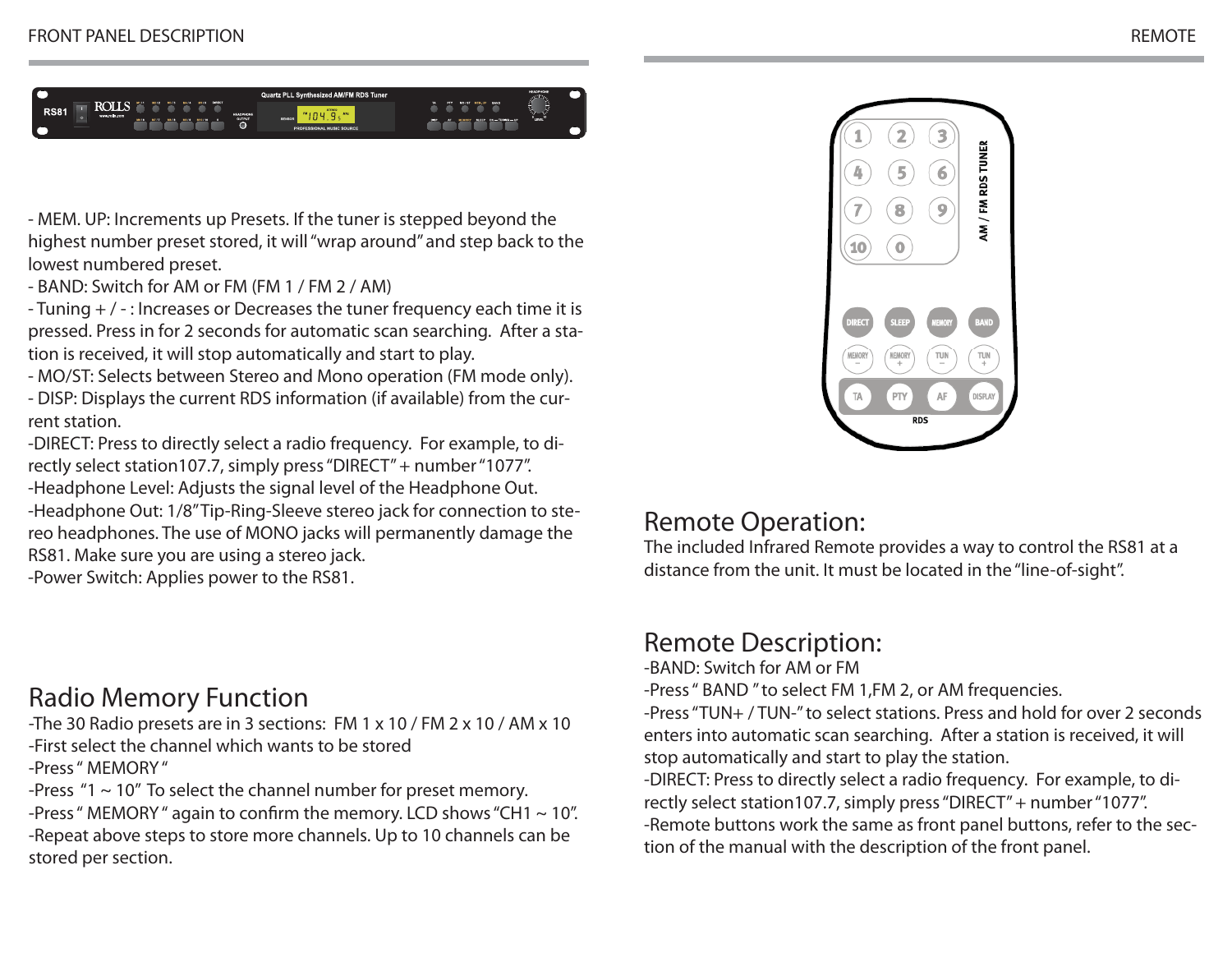

## Sleep function:

-Press " SLEEP "

-Maximum set up time is 90 minutes. Increase by 10 minutes for every press, this is indicated by the LCD display. Sleep set up is cancelled on final press (LCD shows "00").

-When you reach the pre-set time limit, the tuner will automatically stop playing and go into stand by mode.

-If want to reactivate (power on) the RS81 after it goes into sleep mode, turn off the main power switch and then turn the power switch on. -In case you need to cancel the sleeping function during play, keep pressing " SLEEP " until LCD shows "00". The sleep function is then canceled.

## Multi path reflections:

FM waves, like light waves, travel in a straight direction unless reflected off objects in their path. Because of this, two sets of waves reach your antenna from the FM station; those that have traveled directly to the antenna, and those that have been reflected off buildings or mountains. When the antenna receives both kinds of signals, the two interfere with each other and result in distorted sound and poor separation. This phenomenon is called "multi path reflection". To reduce this problem, select an antenna with good directivity and place it in the best location with strong reception.

- AC: Three connector IEC power cord. Please connect to a properly grounded AC outlet.

- Power Select Switch: Selects between 115V (110-120V)/230V (220- 240V) input power. Follow silk screening on unit. This switch MUST be in the proper setting before the RS81 is turned on. PERMANENT DAM-AGE CAN BE DONE TO THE RS81 IF THE POWER APPLIED TO THE RS81 DOES NOT MATCH SWITCH INDICATION.

- FM ANT. 75 Ohm: Connects to the included 75 ohm FM antenna.

- AM LOOP ANT. 300 Ohm: Connects to the included 300 ohm AM Loop antenna.

- RCA OUTPUTS - Line level.

- XLR OUTPUTS - Line level balanced.

- DC 24V: Input for powering the RS81 when main power is not available. Connect as the silk screen indicates. This must be 24V DC only. Wiring with incorrect polarity or any other voltage than 24V DC will result in permanent damage to the RS81 and will not be covered under any warranty.